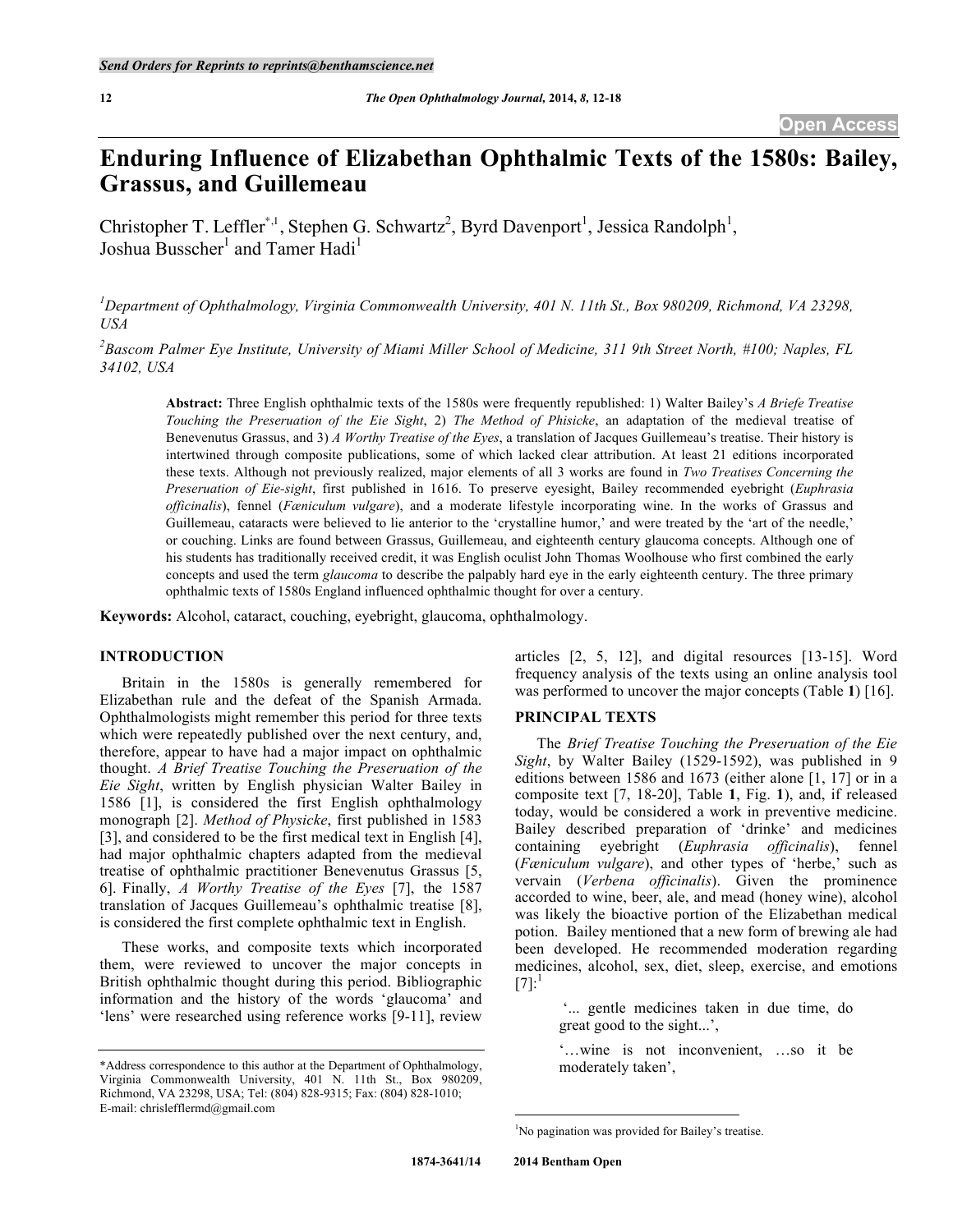|                                                                                                                     | <b>Years of</b><br><b>Publication</b> | A Briefe Treatise Touching the<br>Preseruation of the Eie Sight.<br><b>By Walter Bailey [1]</b>                                                                                                                                                                              | The Methode of<br><b>Phisicke. Adapted from</b><br><b>Benevenutus Grassus (1100s?)</b><br>by Philip Barrough [3]                                                                                                                                        | A Worthy Treatise of the<br><b>Eyes. Translation of Jacques</b><br>Guillemeau's treatise by<br><b>Anthony Hunton (1560?-1624)</b><br>$[7]$                                                    |
|---------------------------------------------------------------------------------------------------------------------|---------------------------------------|------------------------------------------------------------------------------------------------------------------------------------------------------------------------------------------------------------------------------------------------------------------------------|---------------------------------------------------------------------------------------------------------------------------------------------------------------------------------------------------------------------------------------------------------|-----------------------------------------------------------------------------------------------------------------------------------------------------------------------------------------------|
| <b>Frequent Concepts</b><br>$(>0.1\%)$ .                                                                            |                                       | Sight, eyebright, wine, drinke,<br>fenill, meate, herbe, preserue,<br>medicines, ale, powder, water,<br>beere, clear, sleepe, compounded,<br>roots, iuices, sugar, dimness,<br>head, meade, seeds, egge, old,<br>sirup, stomacke, boyle, clense,<br>seeds, turnep, veruaine. | Cure, patient, pouder, tunicle,<br>humours, cataract, paine, egge,<br>water, plaister, needle, braine,<br>purge, pannicle, cautery, beaten,<br>melancholy, healed, flaxe,<br>electuary, pilles, fleume [phlegm],<br>corrupt, iuvee, stomach, hard, dry. | Humor, eye-lidde, cure, greeke,<br>medicines, latin, disease, sight,<br>drie, naturall, skinne, vlcer, cut,<br>bloud, harde, paine,<br>inflammation, cataract, spirites,<br>thicke, moisture. |
| Primary text alone*.                                                                                                |                                       | 1586, 1602, 1654, 1673.                                                                                                                                                                                                                                                      | 1583, 1590, 1596, 1601, 1610,<br>1617, 1624, 1634, 1639, 1652.                                                                                                                                                                                          |                                                                                                                                                                                               |
| A Worthy Treatise of the<br>Eyes $[7]$ .                                                                            | 1587.                                 | Included.                                                                                                                                                                                                                                                                    |                                                                                                                                                                                                                                                         | Included.                                                                                                                                                                                     |
| Two treatises concerning<br>the preseruation of eie-<br>sight. John Barnes<br>(publisher) $[18-19]$ .               | 1616, 1626,<br>1633.                  | Included.                                                                                                                                                                                                                                                                    | Extended excerpts. <sup>†</sup>                                                                                                                                                                                                                         | Extended excerpts.†                                                                                                                                                                           |
| Richard Banister. A<br>treatise of one hundred<br>and thirteene diseases of<br>the eyes, and eye-liddes<br>$[20]$ . | 1622.                                 | Included.                                                                                                                                                                                                                                                                    |                                                                                                                                                                                                                                                         | Included.                                                                                                                                                                                     |
| William Read. A Short<br>but Exact Account Of all<br>the Diseases Incident to<br>the Eyes $[23]$ .                  | 1706, 1710.                           |                                                                                                                                                                                                                                                                              |                                                                                                                                                                                                                                                         | Included.                                                                                                                                                                                     |

|  | Table 1. Frequently-mentioned terms and publication years of ophthalmic texts of the 1580. |  |
|--|--------------------------------------------------------------------------------------------|--|
|  |                                                                                            |  |

\*Only one reference is listed for multiple editions which varied only in spelling.

As the 1602 edition of Bailey was labeled the sixth edition, there may be other editions which have been lost.

†Text in publication year drew heavily upon reference text without attribution.

'As modest use of venus [sex] performed in the fear of God in due time…is to be allowed',

'And he that will continue his sight good, must be careful of over plentiful feeding',

'sleep taken in the night is best as most natural',

'Exercises are needful',

'immoderate sorrow, fearfulness, and all vehement affections are forbidden in all affects…'

Throughout this paper, we have used modern spelling in quoted passages to enhance clarity. Bailey's recommendation of a moderate lifestyle contrasts with the purging and bloodletting of his contemporaries (as discussed below), and, in comparison, would still be considered healthy today.

*Methode of Physicke* contained lengthy chapters on eye diseases, adapted, as noted above, from the manuscript of Benevenutus Grassus. Scholars believe that Grassus, an ophthalmic healer and professor of the  $12<sup>th</sup>$  or  $13<sup>th</sup>$  centuries, was based primarily in France and Italy, although he travelled widely [21]. As evidenced by continued publication after 500 years, Grassus' teachings had an extended influence on ophthalmic thought. Grassus' work offers the perspective of an experienced and practical eye surgeon. Between 1583 and 1652, his description of "the art of the

needle" to cure cataracts was published in 10 primary text editions [3], plus 3 composite works [18-19] (Table 1):<sup>2</sup>

> '…while the diseased party is fasting,…cause him to sit overthwart a stool in riding fashion, and plant yourself likewise on the same stool face to face against him, and bid him, hold his sound eye closed shut…Then with your left hand lift up the over eyelid, and with your other hand put in the needle made therefore, on the side furthest from the nose: and subtly thirl the tunicle salvatrice [dexterously bore through the eye coats], writhing always your fingers to and fro, till you touch the corrupt water (which is the cataract) with the point of the needle; and then begin by little and little to remove that water from before the sight to the corner of the eye, and there keep it with the point of your needle, the space of three minutes of an hour, and then remove your needle easily from it. And if it happen that it riseth up again, bring it back the second time…Cause him to shut his eye, and apply thereto a plaster of flax and the white of an egg, and cause him to lie in his bed nine days together…'

 $\frac{1}{2}$  ${}^{2}$ Barrough [3], p. 40.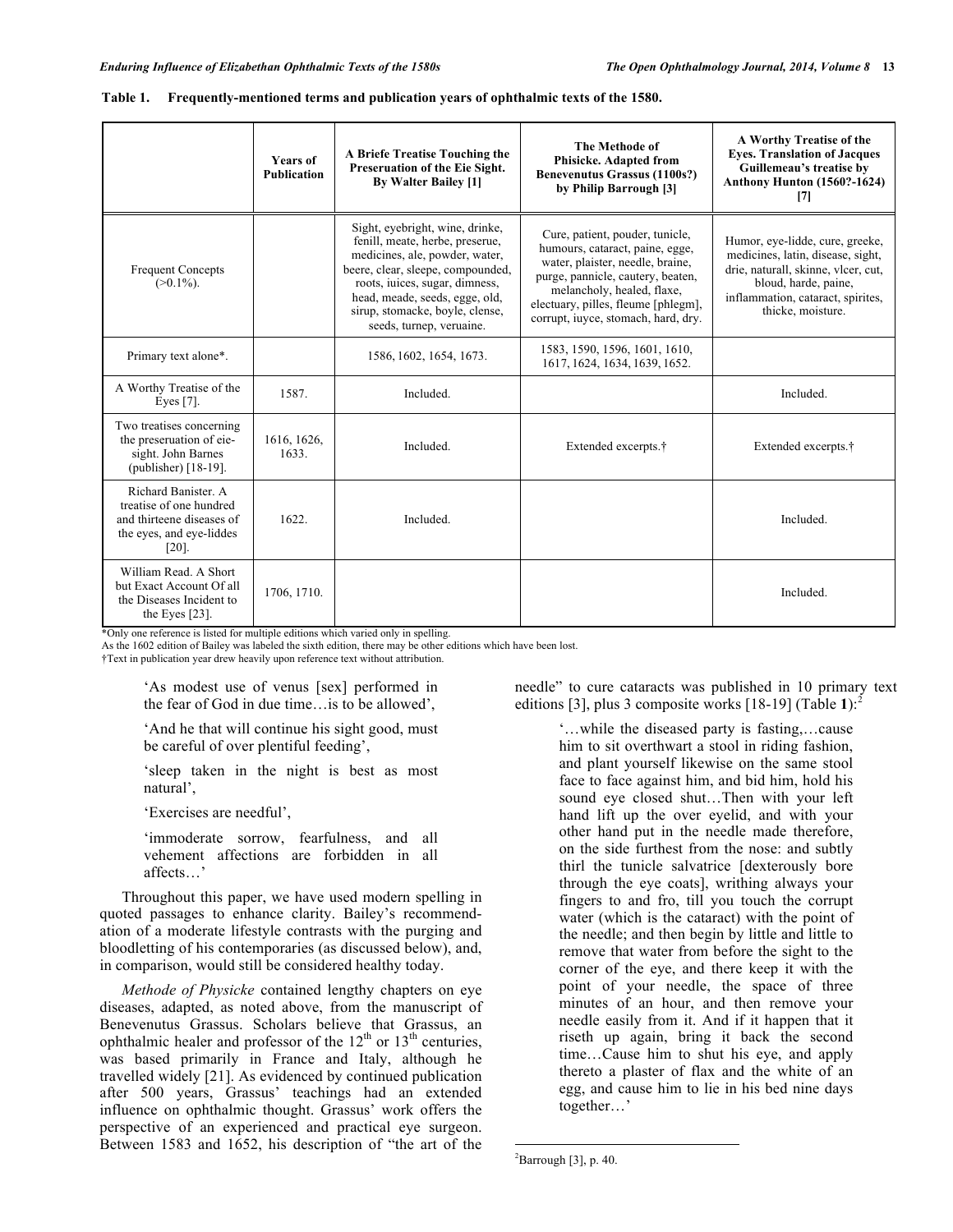

**Fig. (1).** Publication year of principal ophthalmic texts of the 1580's (Bailey [1, 17], Grassus [3], and Guillemeau [7]), and composite texts [18-20, 23]. Icons representing the components of composite texts are circled. The eye being couched represents Grassus' surgical text. The wine glass represents Bailey's Treatise, which recommended a moderate lifestyle incorporating wine. The book represents Guillemeau's encyclopedic and comprehensive ophthalmic treatise. The finger near the eye represents Banister's treatise, which noted the poor prognostic significance of the palpably hard eye. The crown icon represents the text of William Read, the royal oculist.

Throughout, the author recommends making a surgical dressing, or 'plaister,' from egg white on flax, the fiber from which linen is made. Medicines are given as a powder, an electuary (a paste), or 'pills.'

Besides cataract, the other major ailment is the 'pannicle,' which might include corneal pannus or scarring, pingueculum, pterygium, phlyctenule, leukoma, and conjunctival nevus [3].<sup>3</sup> Despite its recommendation by 'many boisterous fellows,' cautery 'with a hot iron' should not be applied to a condition resembling dacryocystitis, which should be treated by incision followed by placement of 'the grain of a fitch [*Vicia sativa*]' [3]. 4

*Worthy Treatise*, published in 1587, included Bailey's work, plus the translation of Guillemeau's encyclopedic treatise [7]. The translator obtained Guillemeau's work from his teacher, the famous English anatomist and surgeon John Banister. The translation systematically imported many European concepts, and provided the standard categorization of eye diseases for the next century. Jacques Guillemeau (1550-1613) was the pupil of Ambroise Paré, another prominent French surgeon. Paré and Guillemeau blended classic teachings with the practical knowledge of busy royal surgeons with battlefield experience. Guillemeau most frequently cited Aetius, a sixth-century physician who practiced in Constantinople. The translation offered Greek and Latin terminology along with colloquial English expressions, and therefore introduced numerous ophthalmic terms into the English language, e.g.: amblyopia, couching, strabismus, myopia, and proptosis [22]. Major sections covered eyelid surgery. The procedure for the eyelid coloboma, involves freshening the edges and suturing, which is described here for the first time  $[11]$ <sup>5</sup> During the couching of a cataract, one must 'thrust boldly without fear.' $[7]$ <sup>6</sup> If the cataract should reappear during the procedure, one must break it up with the needle. Some soft cataracts can be broken up with the needle in the beginning, with the thinner parts 'consumed,' an early description of discission [7].<sup>7</sup> Guillemeau repeats the classic description of aspiration of soft cataracts with a 'hollow needle' but is skeptical about the efficacy  $[7]$ <sup>8</sup>. The translation was published in 4 editions between 1587 and 1710 [7, 20, 23], with 3 additional publications borrowing major portions of the text [18, 19] (Table **1**, Fig. **1**).

As surgeons, both Grassus and Guillemeau promised a 'cure.' Both viewed disease as a result of humors (bodily liquids), sometimes specified as one of the cardinal 'humors' (blood, phlegm, 'melancholy,' or 'choler'), being

 $\frac{1}{3}$  ${}^{3}$ Barrough [3], p. 41-44.

 ${}^{4}$ Barrough [3], p. 47.

 <sup>5</sup>  ${}^{5}$ Hirschberg [11], p. 319.

<sup>&</sup>lt;sup>6</sup>Guillemeau [7], p. 165.

 $7^7$ Guillemeau [7], p. 168.

<sup>8</sup> Guillemeau [7], p. 168*.*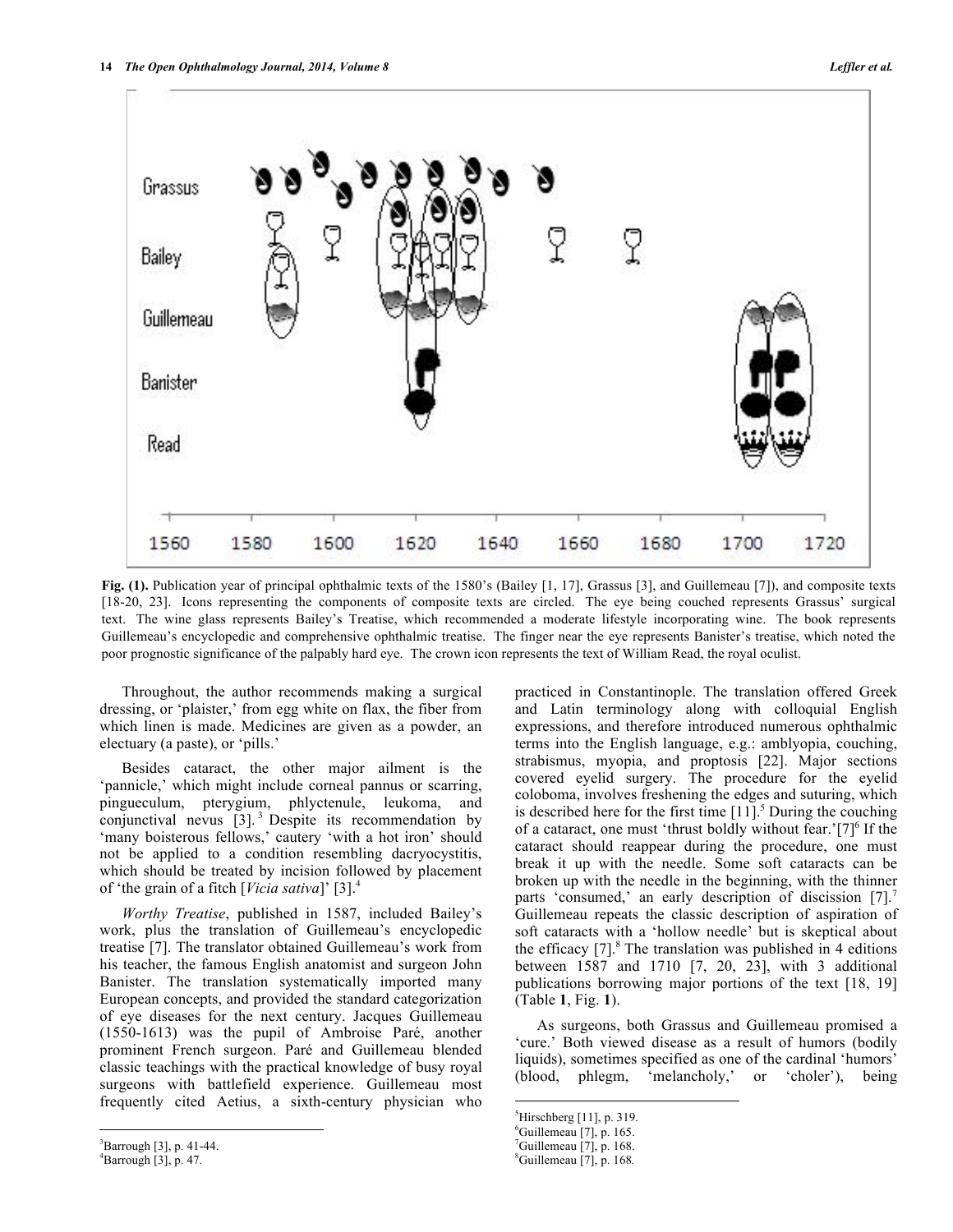

**Fig. (2).** Title page to *Two Treatises*, appended to William Vaughan's *Directions for Health* in 1626 [19]. This composite text incorporates major elements of all three principal ophthalmic texts of the 1580's (Bailey [1], Grassus [3], and Guillemeau [7]).

superfluous, corrupt, thick, or dry. This understanding results in Grassus' recommendation of medicines to 'purge the stomach and brain,'  $[3]$ <sup>9</sup> and also the application of cautery to the temple or the head. Cautery can be applied to some lesions after surgical removal. Also, on a humoral basis, Guillemeau recommends cutting vessels for blood-letting.

# **COMPOSITE WORKS**

Several composite works incorporated the above texts. *Two Treatises*, published in 1616, 1626, and 1633 [18-19] incorporated all three (Fig. **2**). The first treatise was a reprint of Bailey's. The second treatise, which has curious origins, is labeled as being from the French physicians Jean Fernel and Jean Riolan. The section on needling the cataract is from the rendition of Grassus in *Methode of Phisicke* [5]. Our analysis confirmed that much of the work, consisting of a broad overview of eye diseases and recipes for collyria (an eye wash), is a translation of Riolan (see Appendix). We also determined, perhaps for the first time, that the sections on hypopyon, amaurosis, ophthalmia, and pathophysiology of cataract are taken directly from *Worthy Treatise*, the translation of Guillemeau (see Appendix).

The second composite work was put forward in 1622 by Richard Banister [20], the nephew of the aforementioned anatomist John Banister. The younger Banister's work included Bailey's work, and a reprint of the 1587 translation of Guillemeau. He added his own observations as a dedicated oculist in a section known as *Banister's Breviary*. Thus, Banister's work was similar to *Two Treatises*, except that he replaced Grassus' experiences as a practicing oculist with his own.

The composite volume published in 1706 and 1710 by William Read [23], the oculist to Queen Anne, included the translation of Guillemeau and most of *Banister's Breviary*. Read's accompanying text, *Practical Observations*, continues to promote the same remedies, such as eyebright and fennel, states that the cataract lies in front of the crystalline humor, and describes the technique of couching.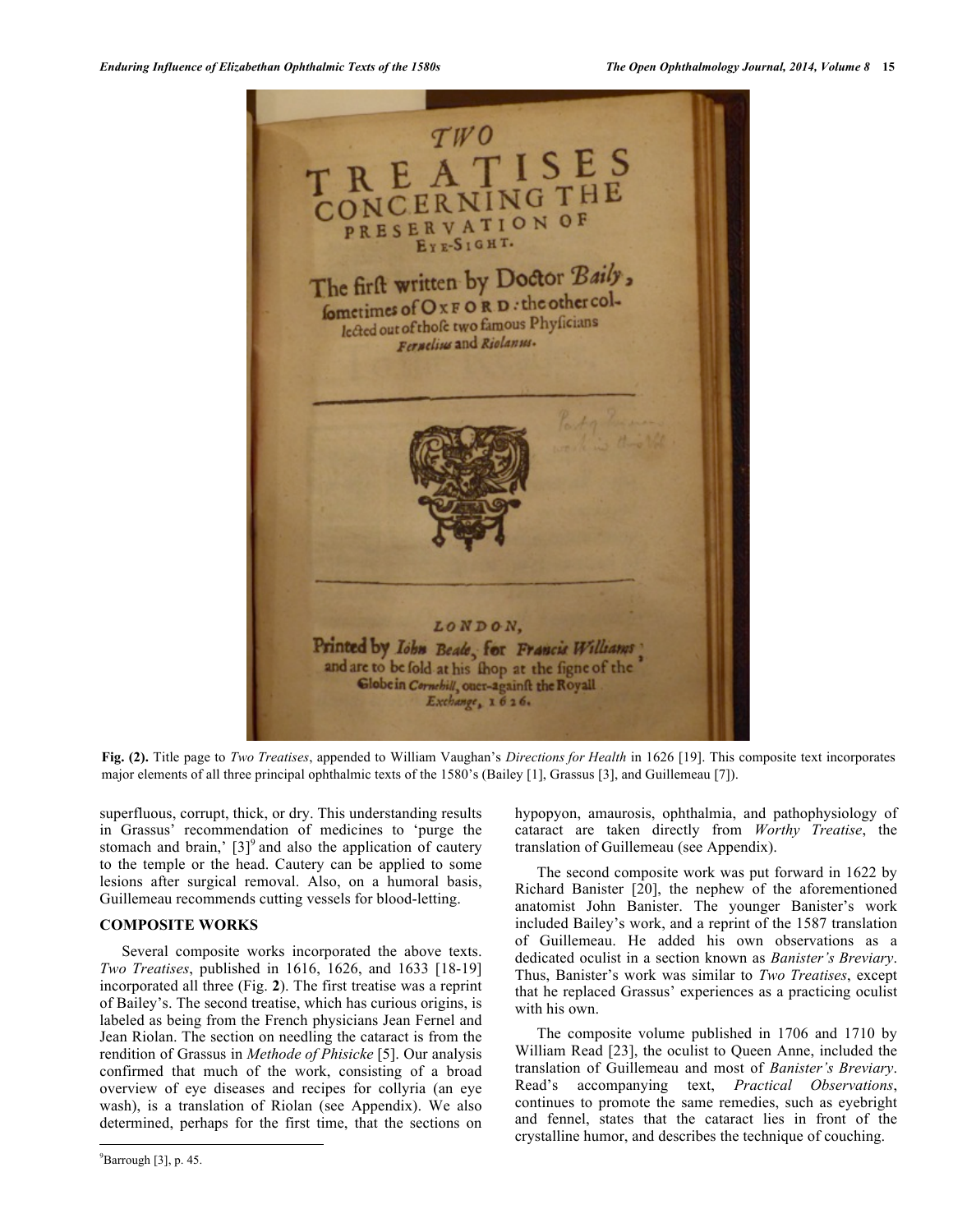| Table 2. Development of concepts related to cataract and glaucoma. |  |  |  |  |
|--------------------------------------------------------------------|--|--|--|--|
|                                                                    |  |  |  |  |

|                                                                                                          | <b>Years of Publication*</b>                                                              | <b>Cataract Described as Anterior</b><br>to the Crystalline Humor. | <b>Summary of Concepts Related to the</b><br><b>Modern Conception of Glaucoma.</b> |
|----------------------------------------------------------------------------------------------------------|-------------------------------------------------------------------------------------------|--------------------------------------------------------------------|------------------------------------------------------------------------------------|
| The Methode of Phisicke. Adapted from<br>Benevenutus Grassus (1100s or 1200s)<br>by Philip Barrough. [3] | 1583, 1590, 1596, 1601, 1610,<br>(1616), 1617, 1624, (1626),<br>(1633), 1634, 1639, 1652. | Yes.                                                               | Some eye disease is incurable.                                                     |
| A Worthy Treatise of the Eyes.<br>Translation of Guillemeau. [7]                                         | 1587, (1616), 1622, (1626),<br>(1633), 1706, 1710.                                        | Yes.                                                               | Glaucoma is a term implying<br>incurability.                                       |
| Richard Banister's Breviary. [20]                                                                        | 1622, 1706, 1710.                                                                         | Yes.                                                               | The hard eye is incurable.                                                         |
| John Thomas Woolhouse. [25, 26]                                                                          | 1707, 1721.                                                                               | Yes.                                                               | Glaucoma implies at most a palliative<br>cure, and, in some cases, a hard eye.     |

\*Only one reference is listed for multiple editions which varied only in spelling. (Parentheses indicate years in which a publication drew heavily upon extended excerpt of reference text without attribution).

# **CATARACT AND THE CRYSTALLINE HUMOR**

The understanding of cataracts in these works reflected classic teachings. The 'crystalline humor', which was the term used to refer to the crystalline lens, was considered the 'seat of vision,' as we might describe the retina today. Given its central importance, the crystalline humor was believed to be in the center of the eye. Banister stated that 'The Crystalline humor is in the middest of the Eyes' [20]. <sup>10</sup> The cataract, which was displaced by couching, was thought to be a separate structure lying anterior to the crystalline humor [3, 7, 20, 23] (Table **2**).

Guillemeau noted that holding the crystalline humor in front of an object magnifies the image, and proposed that this might have been the inspiration for spectacles  $[7]$ .<sup>11</sup> The term *lens*, Latin for lentil, was used in 1654 in English to describe the crystalline humor, due to its appearance [13]. A spectacle lens, or other convex optical glass, does not resemble a lentil. The only reason to use the term *lens* to describe such a glass is that its primary purpose is the same as that of the crystalline humor—i.e. to focus an image. Use of the word 'lens' to describe a convex optical glass is therefore an important milestone in the history of ophthalmology because such usage implicitly recognizes the true primary function of the crystalline humor. We have determined that, in English, a use of the term 'lens' to describe an optical glass was published as early as 1644 [24]. Despite this understanding, and many scientific advances in the seventeenth century, the repetition of the classic concepts in Read's treatise of 1710 was by no means exceptional. Mainstream oculists were just beginning to enter into the vigorous debate that would overturn the classic concepts.

### **GLAUCOMA**

The history of glaucoma involves the unification of three initially separate elements: the incurable optic neuropathy, the hard eye, and the word 'glaucoma.' In Grassus' teaching, recorded in *Methode of Phisicke*, some types of cataract were considered 'incurable.' For instance, in the 'Gutta Serena,' 'the Nerves optic be oppilate and mortified, so that no medicines can prevail'  $[3]$ .<sup>12</sup> A second kind of incurable cataract is green, while a third involves a dilated pupil (Table **2**).

*Worthy Treatise*, the translation of Guillemeau, was the first English text to unite two of the three elements by stating: 'cataracts may be cured, but Glaucoma is incurable.'  $[7]^{13}$ . According to Guillemeau: '...glaucoma is properly used when the Crystalline humor is dry and thick, and the color of it is green...' [7]. $^{14}$ 

Like the compiler of Grassus work (Barrough), whom he cited, Banister did not use the term 'glaucoma.' To Grassus' concept of the incurable cataract, which included Gutta Serena, Banister added the clinical finding of hardness of the eye. Therefore, Banister appears to be the first European author to unite these concepts: the hard eye and incurable visual loss. Banister stated that a black cataract is the same as the Gutta Serena, which involves 'stopping of the Nerve Optics.' In other types of 'incurable' cataracts, 'all have the Nerves stopped, alteration of the color of the Crystalline humor, with a durosity or hardness of the whole Eye, and privation of sight.' The Gutta Serena is not likely to be cured if:

> 'First, if it be of long continuance. Secondly, if they see no light at all... Thirdly, if one feel the Eye by rubbing upon the Eyelids, that the Eye be grown more solid and hard, then naturally it should be. Fourthly, if one perceive no dilatation of the Pupilla, then there is no hope of a Cure' [20]. 15

These concepts came together in the eighteenth century teachings of John Thomas Woolhouse (1666-1733), an English oculist who practiced in Paris. As noted previously [25], Woolhouse was intimately familiar with Guillemeau's treatise, its English translation, and Banister's Breviary (not to mention the texts of Read and the classic period). In fact, Woolhouse also refers to Bailey's work, and was aware that Barrough's work (*Methode of Phisicke*) was an adaptation of Grassus [6].<sup>16</sup> Woolhouse combined the two difficult-to-cure eye diseases: Guillemeau's glaucoma, due to a thick crystalline humor, and Banister's hard eye. According to Woolhouse, only a palliative cure of glaucoma was possible.

<sup>&</sup>lt;sup>10</sup>Banister [20], no pagination.

<sup>&</sup>lt;sup>11</sup>Guillemeau [7], no pagination.

 $12$ Barrough [3], p. 40.

 $13$ Guillemeau [7] p. 171.

 $14$ Guillemeau [7] p. 171.

<sup>&</sup>lt;sup>15</sup>Banister [20], no pagination.

<sup>16</sup>Woolhouse [6], pp. 196-197.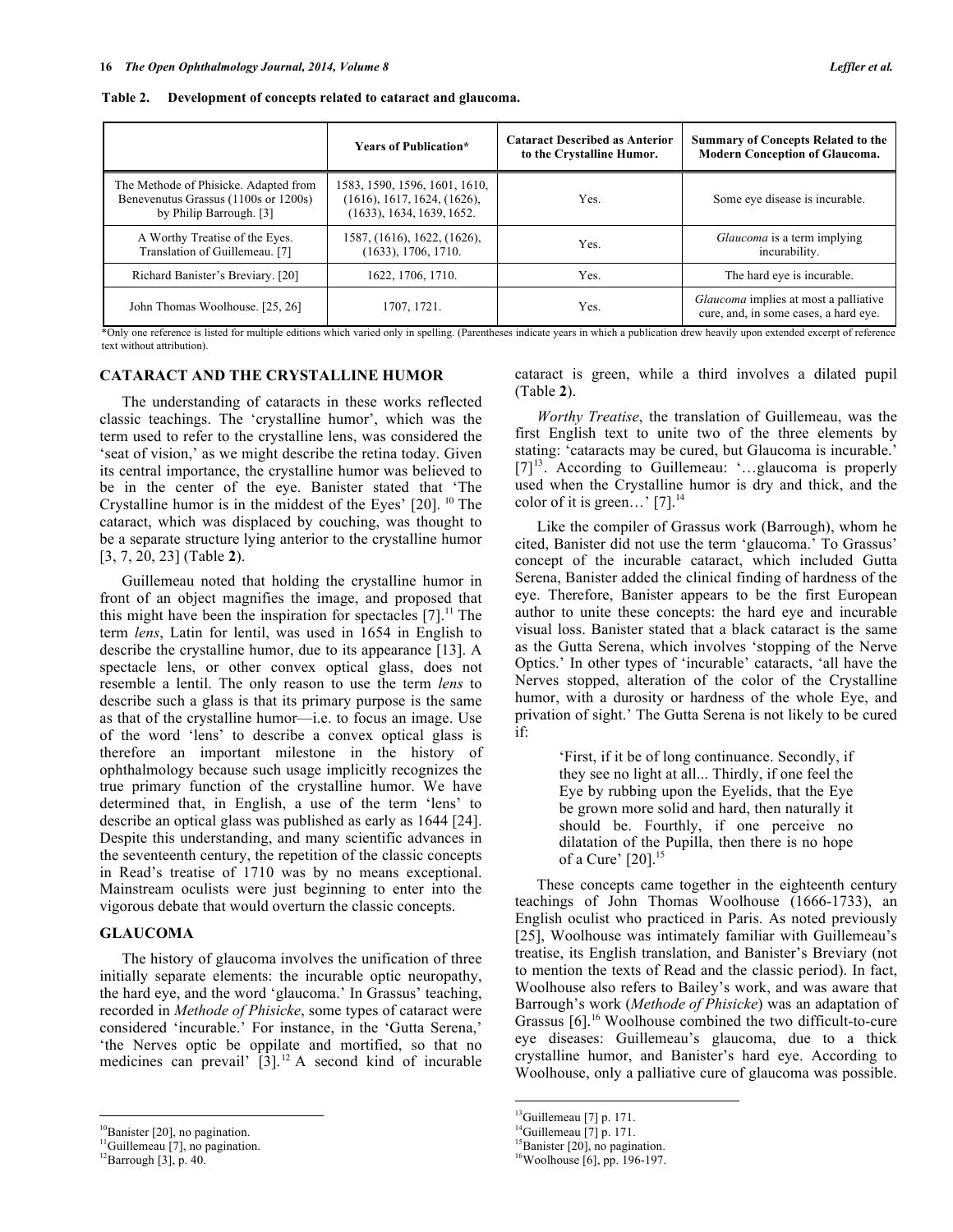In combining these three elements (the hard eye, difficulty in cure, and the word 'glaucoma'), Woolhouse gave birth to the modern conception of glaucoma. Woolhouse's teachings were recorded by 1707 in French  $[26]^{17}$  and by 1721 in English [25]. Woolhouse's student, Johannes Zacharias Platner, MD (1694-1747) has traditionally been credited for being the first to call the palpably hard eye glaucoma in 1745 [27-29].

# **CONCLUSION**

The writings or adaptations of Bailey, Grassus and Guillemeau reflected classical ophthalmic teachings which would continue to prevail for over a century. Although not previously recognized by scholars, *Two Treatises* incorporates all three of these primary texts. Composite texts such as *Two Treatises* or those by Banister and Read, and continued citation and development of the early concepts in the eighteenth century, demonstrated the enduring influence of the primary ophthalmic texts of 1580s Britain.

# **CONFLICT OF INTEREST**

The authors confirm that this article content has no conflict of interest.

# **ACKNOWLEDGEMENTS**

The authors would like to thank Brian Vickers, PhD for assistance in researching the history of Walter Bailey's treatise. Partially supported by NIH Center Core Grant P30EY014801 and Research to Prevent Blindness Unrestricted Grant to the University of Miami.

### **APPENDIX**

The origins of *Two Treatises Concerning the Preseruation of Eie-sight.*

The origins of *Two Treatises Concerning the Preseruation of Eie-sight*, published in 1616 [18], 1626 [19], and 1633 are interesting (Table **1**). The text purports to be taken from Jean Fernel (1497-1558) and Jean Riolan, the elder, (1538-1605). Some have noted that neither Fernel nor Riolan published a strictly ophthalmic text [30], and have suggested this origin was claimed merely to lend credence to the work [5]. Others have suggested that Riolan's *Ars Bene Medendi*, first published in 1601, was the source. Our lineby-line analysis suggests that the author could have used *Ars Bene Medendi* [31], or another by Riolan from 1610 [32], which had identical passages on the eye. *Methode of Phisicke*, the adaptation of Grassus' text, is the source of the section on needling the cataract [5].

Finally, we have identified that the sections on hypopyon, amaurosis, ophthalmia, and pathophysiology of cataract are taken directly from *Worthy Treatise*, the translation of Guillemeau [7]. Both the Guillemeau translation and *Two Treatises* specifically cite Paré as the authority of paracentesis for hypopyon.

Also consider the introductory definitions for cataract for Fernel: 'Suffusio est humoris præter naturam' [33].

for Riolan: 'Suffusio notha imprimis distinguenda est, appello notham quando fit vaporibus à ventriculo ad oculos ascendenti-bus' [32],

and for Guillemeau: 'Hypochyma est une acumulation d'humeur superflu' [7].<sup>18</sup>

The word "heape" is clearly not a direct borrowing of prior French or Latin expressions. Both the translation of Guillemeau [7] <sup>19</sup> and *Two Treatises* [18] <sup>20</sup> state that a cataract is 'an heape of superfluous humors.' How distinctive is this expression? In the 44,000 pre-1700 works in the Early English Books Online Text Creation Partnership [14], these are the only two works to use this expression in any context. The association with Fernel comes merely from the fact that Guillemeau draws upon Fernel's understanding of cataract pathophysiology. Although online bibliographies (Google books, worldcat.org, and the Text Creation Partnership [14]) list Fernel as a coauthor of *Two Treatises*, we suggest that Guillemeau and Hunton should be substituted.

The work is preceded by a dedication signed I.B., assumed to be the London bookseller John Barnes. The title page declares that the work was printed in Oxford by Joseph Barnes, for John Barnes, who was his son. Indeed, John Barnes received legal title and published Bailey's work in 1602  $[17]$ .<sup>21</sup> However, by 1895 it was noted that the woodcuts were consistent with publication in London, as opposed to Oxford [30]. More recent scholarship has specifically identified George Eld as the printer  $[10]$ .<sup>22</sup> It may seem unlikely that John Barnes would participate in a scheme to forge his father's imprint, but scholars do consider that a possibility  $[10]$ <sup>23</sup> John Barnes was known to have a bookshop for George Eld.<sup>24</sup>

The identity of the translator and editor are unknown. John Barnes did not specialize in medical works, and in the dedication identifies himself as the publisher and thanks 'the Authors' [18]. Creation of the work involved translation from Latin and an understanding of ophthalmologic works.

# **REFERENCES**

- [1] Bailey W. A briefe treatise touching the preservation of the eie sight, consisting partly in good order of diet, and partly in use of medicines. Robert Waldegrave. Eliot's Court Press: London 1586.
- [2] Wood CA. The first English monograph on ophthalmology. Bull Soc Med History Chicago 1920; 2: 146-57.
- [3] Barrough P. The methode of phisicke conteyning the causes, signes, and cures of invvard diseases in mans body from the head to the foote. Thomas Vautroullier dwelling in the Blacke-friars by Lud-gate: London 1583.
- [4] Shklar G. Philip Barrough, Elizabethan physician with the first English book on medicine. J Hist Dent 2004; 52: 55-9.
- [5] Eldredge LM. The English vernacular afterlife of Benvenutus Grassus, ophthalmologist. Early Sci Med 1999; 4:149-63.
- [6] Woolhouse JT. A Treatise of ye Cataract & Glaucoma. Royal Society of Medicine: London 1721; pp. 196-7.
- [7] Guillemeau J, Hunton A, Bailey W. A worthy treatise of the eyes contayning the knowledge and cure of one hundred and thirtene diseases, incident vnto them: first gathered & written in French, by

17Woolhouse [26], pp. 19, 35-36.

<sup>&</sup>lt;sup>18</sup>Guillemeau [7], p. 78.

 $19$ Guillemeau [7], p. 156.

<sup>20</sup>Bailey [18], p. 50.

<sup>&</sup>lt;sup>21</sup>Bailey [17]. Short Title Catalog number 1195.

 $^{22}$ Bailey [18] under Short Title Catalog number 1196 in reference [10].

<sup>23</sup>Pollard [10], pp. 13-14.

 $24$ Pollard [10], pp. 58.